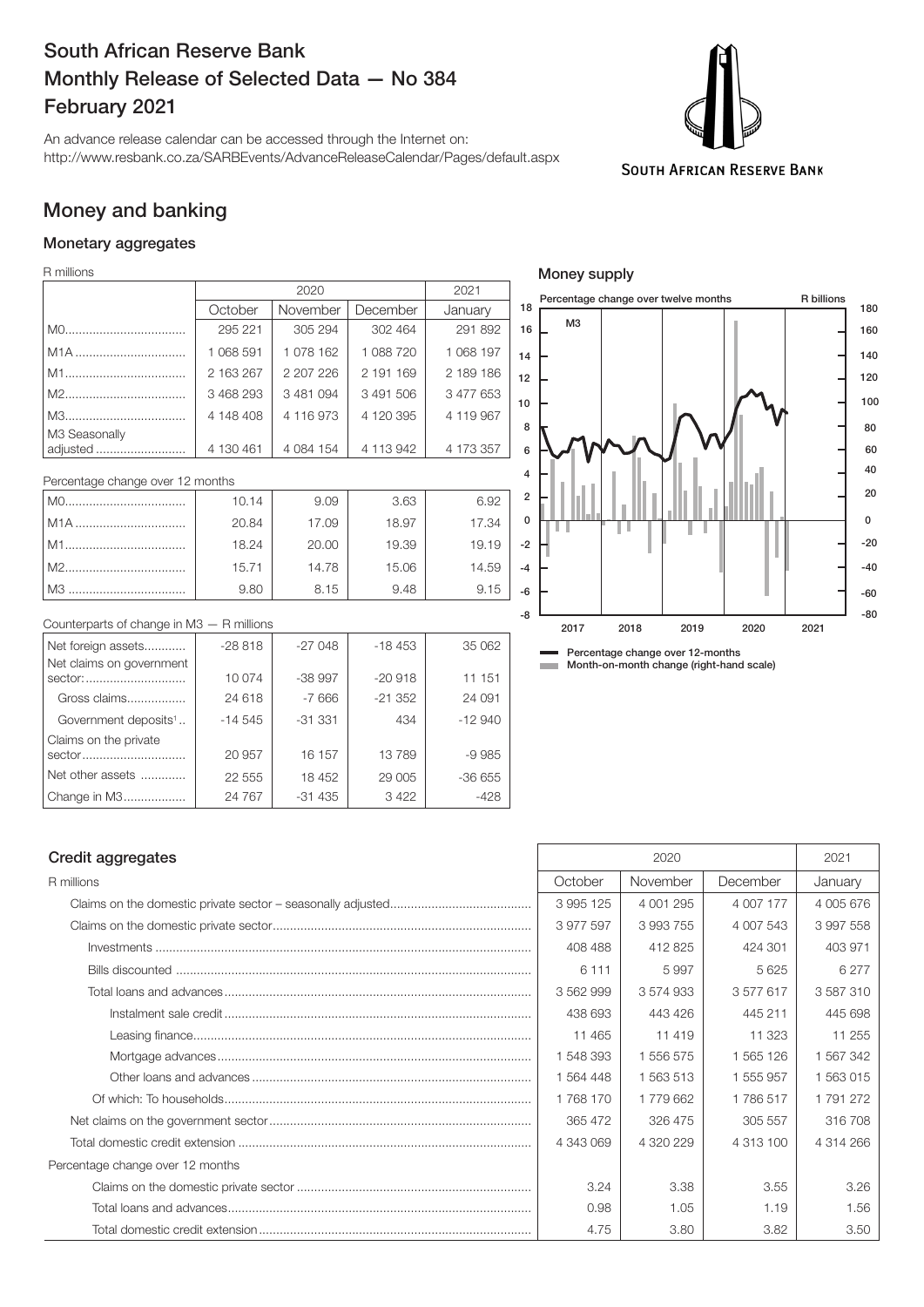2

| Money and banking (continued)                                                          |                      | 2020             |                     | 2021      |
|----------------------------------------------------------------------------------------|----------------------|------------------|---------------------|-----------|
| Banks and mutual banks (R millions)                                                    | October              | November         | December            | January   |
|                                                                                        | 4 4 3 5 5 5 4        | 4 4 3 6 2 9 1    | 4 4 6 2 7 4 7       | 4 470 907 |
|                                                                                        | 215 964              | 199 754          | 181 619             | 189 295   |
|                                                                                        | 4 651 518            | 4 636 045        | 4 644 366           | 4 660 201 |
|                                                                                        | 137 564              | 160 295          | 135 827             | 144 696   |
|                                                                                        | 5 356 372            | 5 342 804        | 5 340 046           | 5 345 743 |
|                                                                                        | 497 712              | 499 305          | 501 476             | 507 878   |
|                                                                                        | 117 684              | 121 335          | 119 199             | 120 317   |
|                                                                                        | 323 852              | 288 345          | 291 406             | 307 081   |
|                                                                                        | 449                  | 449              | 447                 | 402       |
|                                                                                        | 11 445               | 10923            | 11 717              | 12777     |
|                                                                                        | 3 513 326            | 3 526 733        | 3 5 3 1 5 4 5       | 3 541 125 |
|                                                                                        | 4 407 481            | 4 398 272        | 4 398 194           | 4 402 064 |
|                                                                                        | 175 624              | 177 177          | 195 752             | 206 907   |
|                                                                                        | 406 784              | 420 347          | 411 988             | 411 427   |
|                                                                                        | 1 743 641            | 1749038          | 1793603             | 1 746 473 |
|                                                                                        | 6 532 888            | 6 542 786        | 6 5 68 7 89         | 6 537 933 |
| <b>Banks (R millions)</b>                                                              |                      |                  |                     |           |
|                                                                                        | 283714               | 283709           | 284 477             |           |
|                                                                                        | 827 857              | 835 744          | 863 657             | $\cdots$  |
|                                                                                        | 30 405               | 31 377           | 34 283              | 26 452    |
| Land Bank (R millions)                                                                 |                      |                  |                     |           |
|                                                                                        | 23727                | 23 548           | 22 7 6 7            | 22 7 65   |
|                                                                                        | 40 205               | 39 760           | 38 437              | 38 199    |
| International economic data                                                            |                      | 2020             |                     | 2021      |
| Changes in gold and other foreign reserves (R millions)                                | October              | November         | December            | January   |
|                                                                                        |                      |                  |                     |           |
|                                                                                        | -44 309              | $-50998$         | $-13473$            | 14 655    |
|                                                                                        | $\cdots$<br>$-14886$ | $\cdots$<br>2644 | $\cdots$<br>7 1 8 7 | $-1138$   |
| Gross reserves of the SA Reserve Bank and open position in foreign<br>currency (US\$m) |                      |                  |                     |           |
|                                                                                        | 53 658               | 53 760           | 55 013              | 54 801    |
|                                                                                        | 51 364               | 51 257           | 52 054              | 51 988    |
| Net average daily turnover on the SA Foreignexchange market<br>(US\$m)                 |                      |                  |                     |           |
|                                                                                        | 1763                 | 1825             | 2 1 5 2             | 1879      |
|                                                                                        | 680                  | 948              | 1 2 7 1             | 905       |
|                                                                                        | 6747                 | 6442             | 6887                | 9762      |
|                                                                                        | 3569                 | 3 4 3 2          | 3089                | 3607      |
|                                                                                        | 12759                | 12 648           | 13 399              | 16 153    |
| Exchange rates (averages)                                                              |                      |                  |                     |           |
| Nominal effective exchange rate against the most important currencies (Index:          | 79.88                | 83.80            | 86.09               | 84.56     |
| Real effective exchange rate against the most important currencies                     |                      |                  |                     |           |
|                                                                                        | 99.13                | 104.03           | 105.78              |           |
|                                                                                        | 16.4613              | 15.5487          | 14.9058             | 15.1255   |
|                                                                                        | 21.3711              | 20.5315          | 20.0169             | 20.6217   |
|                                                                                        | 19.3719              | 18.4020          | 18.1360             | 18.4142   |
|                                                                                        | 0.1565               | 0.1490           | 0.1435              | 0.1458    |
| Average daily fixing price of gold per fine ounce                                      |                      |                  |                     |           |
|                                                                                        | 31 241.22            | 29 028.96        | 27 644.87           | 28 253.92 |
|                                                                                        | 1 901.45             | 1866.50          | 1856.89             | 1868.33   |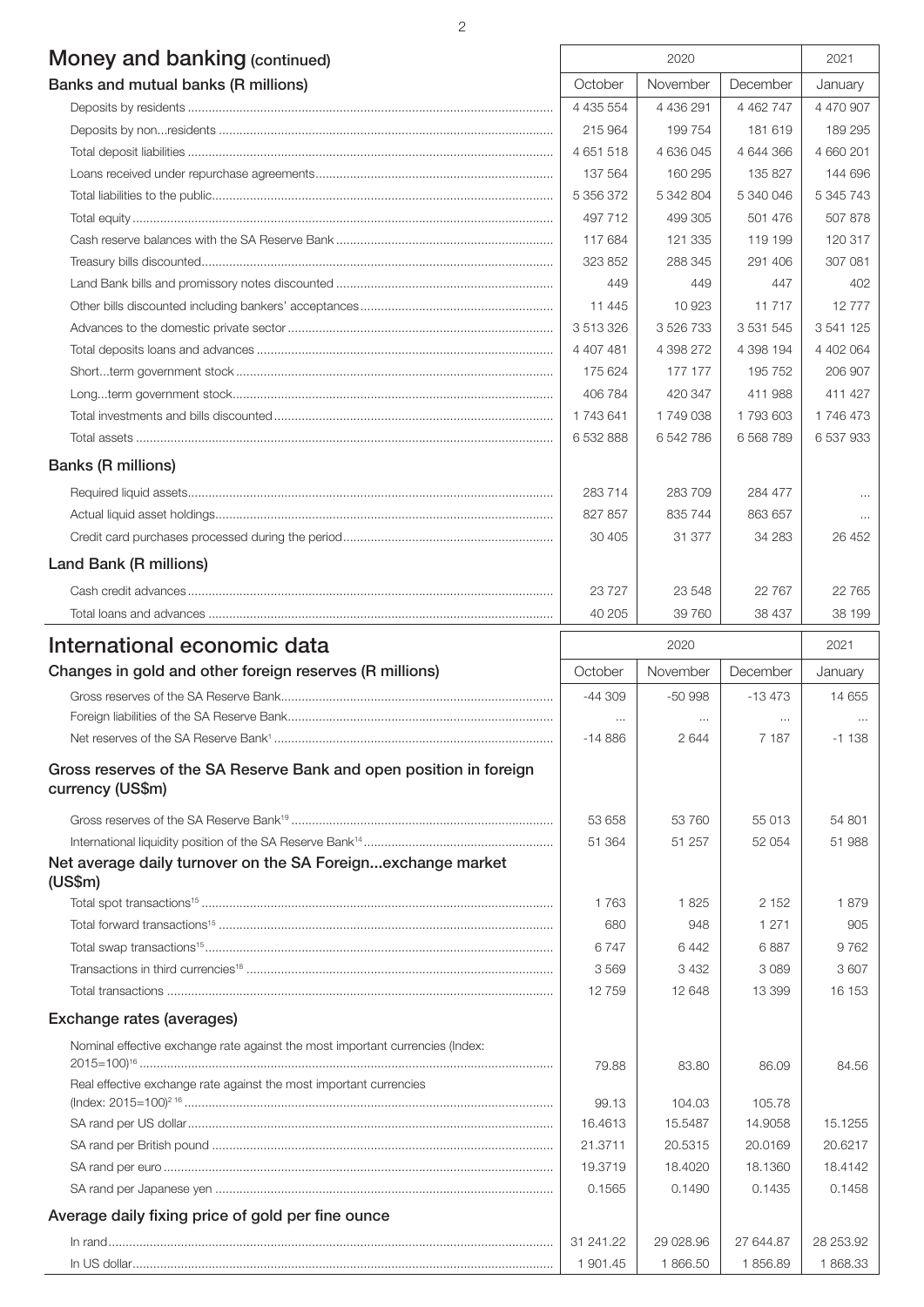| Capital market                                                   |            | 2020       |            | 2021       |
|------------------------------------------------------------------|------------|------------|------------|------------|
| Share market                                                     | October    | November   | December   | January    |
|                                                                  | 421 572    | 514 260    | 412 300    | 432 941    |
|                                                                  | 7 7 1 1    | 11 686     | 10 116     | 9 1 7 6    |
|                                                                  | 127        | 133        | 138        | 146        |
|                                                                  | 1.6        | 1.5        | 1.4        | 1.4        |
| Non-resident transactions <sup>3</sup> (R millions)              |            |            |            |            |
|                                                                  | $-16835$   | $-16723$   | 11 727     | 4949       |
|                                                                  | $-1025$    | 20 608     | 13 215     | 14 341     |
|                                                                  | $-17860$   | 3885       | 24 942     | 19 290     |
| Fixedinterest securities market                                  |            |            |            |            |
|                                                                  | 49 796     | 37 831     | 44 622     | 31 050     |
|                                                                  | 2 622 965  | 2 775 814  | 1 807 630  | 2 437 763  |
|                                                                  | 2 460 169  | 2 664 152  | 1782818    | 2 409 348  |
|                                                                  | 35 533     | 39 4 34    | 28 232     | 37 056     |
|                                                                  | 10.4       | 10.0       | 9.8        | 9.7        |
| Equity derivative market $-$ futures <sup>3</sup>                |            |            |            |            |
|                                                                  | 324 366    | 322 804    | 305 221    | 283 314    |
|                                                                  | 6750817    | 4 407 672  | 11 449 857 | 2 275 267  |
|                                                                  | 292 225    | 297 428    | 671939     | 292 161    |
|                                                                  | 78 203 662 | 78 611 446 | 67 242 671 | 60 443 771 |
| National government finance                                      |            | 2020       |            |            |
|                                                                  |            |            |            | 2021       |
| Statement of national revenue. expenditure and borrowing         | October    | November   | December   | January    |
|                                                                  | 83 912     | 98 130     | 180 084    | 84 285     |
|                                                                  | 146 876    | 120 040    | 169 099    | 194 286    |
|                                                                  | $-62964$   | $-21911$   | 10 985     | $-110002$  |
|                                                                  | 0          | -5         | 0          | $\Omega$   |
|                                                                  | 27 5 68    | 5836       | $-2731$    | 62 489     |
|                                                                  | $-35396$   | $-1600$    | 8 2 5 4    | $-47513$   |
| National government financing of net borrowing requirement       |            |            |            |            |
|                                                                  | 31 099     | 295        | $-33016$   | 15701      |
|                                                                  | 49 431     | 36 755     | 44 538     | 34 2 25    |
|                                                                  | 5 0 0 8    | $-2$       | $\Omega$   | $\Omega$   |
|                                                                  | $-9180$    | $-1458$    | $-1013$    | $-1994$    |
|                                                                  | $-40962$   | $-19510$   | $-18763$   | $-420$     |
|                                                                  | 35 396     | 16 080     | $-8254$    | 47 513     |
|                                                                  |            | 2020       |            | 2021       |
| <b>Economic indicators</b> (seasonally adjusted)<br><b>Sales</b> | October    | November   | December   | January    |
|                                                                  | 96.4       | 95.2       | 94.7       |            |
|                                                                  | 93.5       | 93.5       | 95.0       |            |
|                                                                  | 106.1      | 108.2      | 107.4      | $\cdots$   |
|                                                                  | 69.5       | 74.6       | 76.8       | 69.4       |

# Volume of production<sup>10</sup> Gold mining (2015=100) .................................................................................................. 71.8 71.6 74.5 ...

## Other mining (2015=100) ................................................................................................. 100.8 98.0 98.1 ... Manufacturing (2015=100)............................................................................................... 98.1 97.4 97.4 ... Composite business cycle indicators Leading indicator (2015=100) .......................................................................................... 113.4 114.5 115.1 ... Coincident indicator (2015=100) ...................................................................................... 91.0 93.2 ... ... Lagging indicator (2015=100) .......................................................................................... 88.9 89.0 ... ...

Total new vehicle sales (2015=100)11................................................................................ 68.8 76.3 78.3 72.4

1 Increase ... decrease +.<br>2 Preliminary figures.<br>3 Source: JSE Limited.

2 Preliminary figures. 3 Source: JSE Limited.

4 Net cash receipts after repayment of redemptions Internal funds excluded.<br>5 Monthly average.

5 Monthly average.<br>6 Actual number as 6 Actual number as at the last business day of the particular month.<br>
6 Actual number as at the last business day of the particular month.<br>
8 Deficit ... surplus +.

7 Seasonally adjusted at an annual rate. 8 Deficit ... surplus +.

9 Excluding discount. 10 Source: Statistics South Africa.

11 Source: National Association of Automobile Manufacturers of SA.

12 Valuation adjustments transaction measures the relevant flow after allowing for price changes due to exchange rate and gold.

13 Measures the relevant transaction flow after allowing for valuation adjustments due to exchange and gold price changes.

14 Up to the end of February 2004. referred to as the "Net open position in foreign currency of the Reserve Bank". 15 Transactions against the Rand.

16 The weighted...average exchange rate of the rand is calculated against twenty currencies. The weights of the five major currencies are in brackets: Euro (30.68) Chinese yuan (24.53) US dollar (10.56) Japanese yen (4.95) and Indian rupee (4.85).

17 Cost ... profit +. 18 Transactions in third currencies refers to transactions between any two currencies other than the

South African rand. 19 The gold reserves are valued at market price taken at 14:30 on each valuation date.

20 From May 2004 including RSA Government Retail Savings Bond Including short...term loans from the CPD.

21 Including extraordinary receipts.

22 Including extraordinary payments. 23 Sources: JSE. ZAR X. 4 Africa Exchange. A2X Markets and Equity Express Securities Exchange.